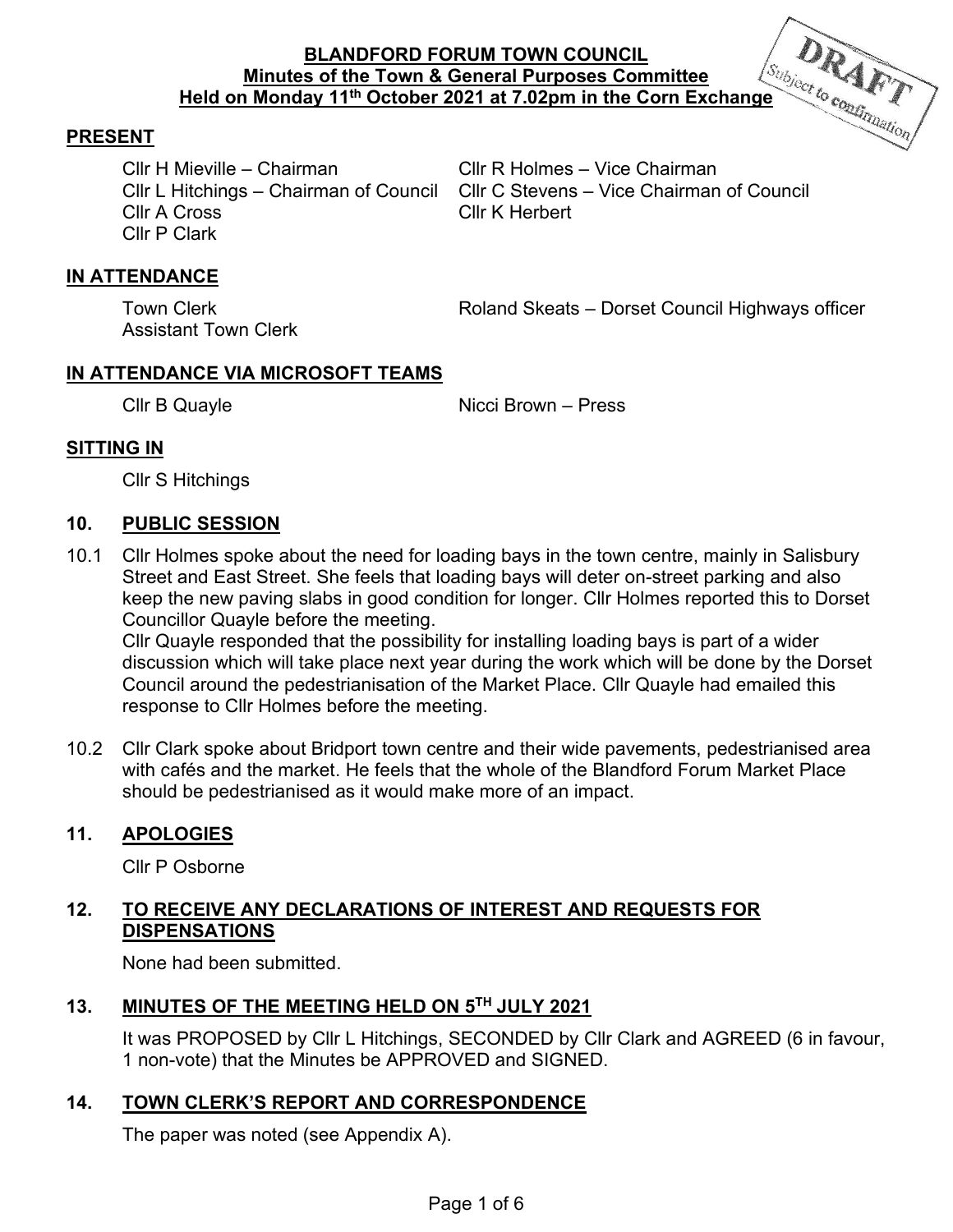# **14. TOWN CLERK'S REPORT AND CORRESPONDENCE (cont.)**

14.1 Fatal Road Traffic Collision – The Town Council has been informed that a joint investigation is underway between the Dorset Council and the Police into the fatal road traffic collision on the Blandford by-pass. While Police investigations into all aspects relating to the cause of the collision are ongoing, much of the information gathered is sub-judice and therefore cannot be made available at this stage.

The committee agrees to pass on their deepest condolences to the affected family.

14.2 Picnic Benches – The Town Clerk applied to the Covid reopening fund via the Dorset Council and was successful in receiving four picnic benches, which are also suitable for wheelchairs and mobility scooter users. These were supposed to be for the Marsh & Ham but with the weather changing these will be offered to the sports clubs as the Town Council doesn't have the storage facilities.

### **15. GENERAL UPDATES FROM:**

### 15.1 Blandford Business Support Group

The paper was noted (see Appendix B).

 Cllr Stevens reported that the group sold most of the tickets for the Blandford Business Awards evening.

### 15.2 Blandford Police

The report submitted by the police was sent to all Councillors prior to the meeting.

 The Chairman commented on the report and said that he was pleased to read that there has not been a major increase in crime in the last few months since the end of the lockdown. He is also pleased that the police are working on reassuring women to feel safe. The Chairman reported that he has received a response to his query about the vacancy for a beat officer in Blandford in the Safer Neighbourhood Team and he has been assured that the vacancy will be filled as soon as possible.

### 15.3 Market Manager

The paper was noted (see Appendix C).

 It was PROPOSED by Cllr L Hitchings, SECONDED by Cllr Stevens and agreed unanimously that

### **The Standing Orders are suspended.**

It was PROPOSED by Cllr L Hitchings, SECONDED by Cllr Clark and AGREED unanimously that

### **The Committee wishes to continue with the reduced fee of £15 per pitch until December 2021.**

### **ACTION: TOWN CLERK**

It was PROPOSED by Cllr L Hitchings, SECONDED by Cllr Stevens and AGREED (4 in favour, 3 abstentions) that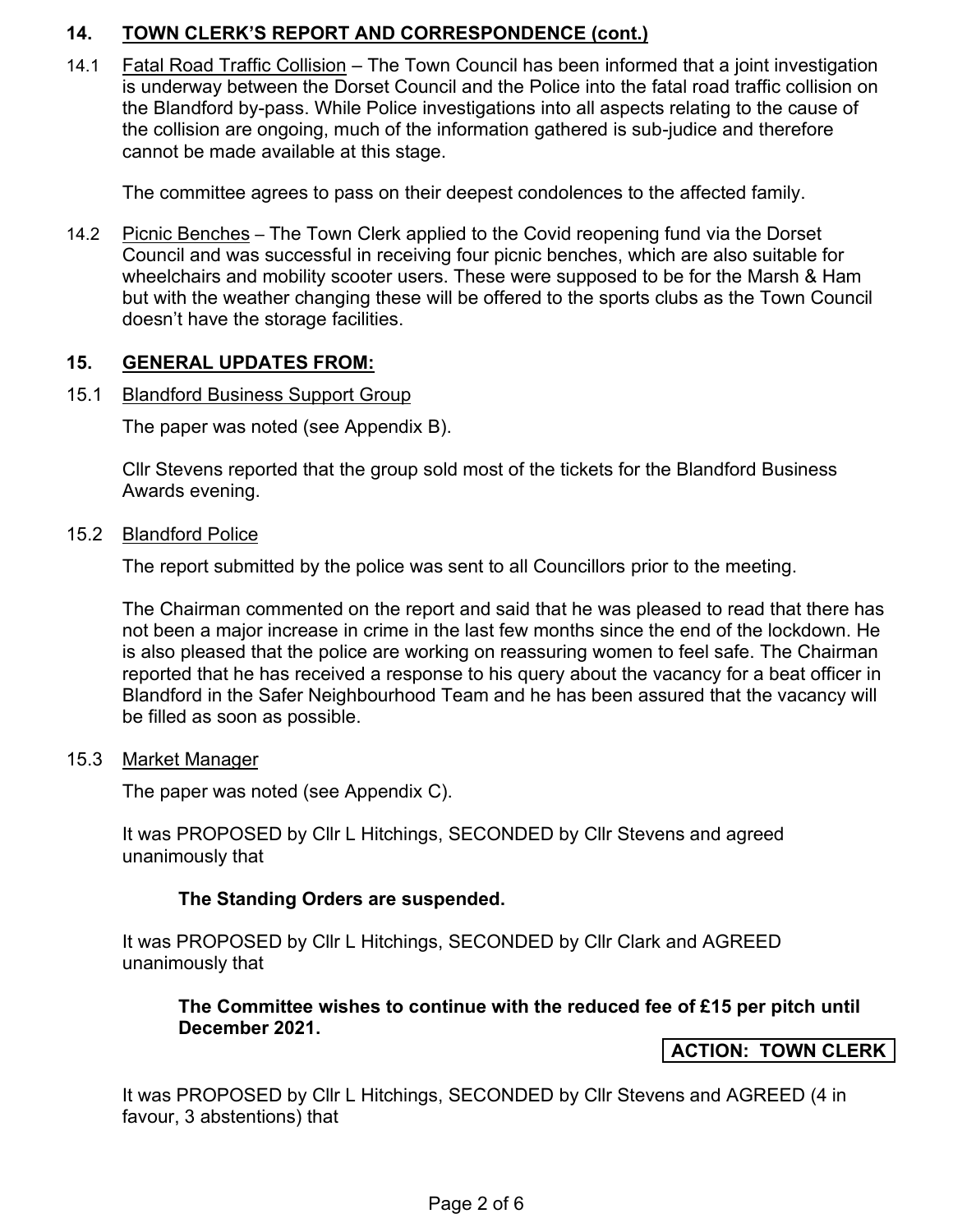### 15.3 Market Manager (cont.)

**The Committee wishes to trial a new policy for new traders, whereby they receive one free session in every four sessions, for a three-month period. This policy will be reviewed in March 2023.** 

#### **ACTION: TOWN CLERK**

 It was PROPOSED by Cllr L Hitchings, SECONDED by Cllr Stevens and agreed unanimously that

#### **The Standing Orders are reinstated.**

15.4 Town Team

.

The latest meeting's minutes were sent to Councillors.

#### **16. DORSET COUNCIL HIGHWAYS**  ľ

16.1 To consider correspondence from two residents about the parking situation in Jubilee Way

The paper was noted (see Appendix D).

It was PROPOSED by Cllr Cross, SECONDED by Cllr Clark and AGREED (4 in favour, 1 against, 2 abstentions) that

### **The Committee agrees not to take any action in this area at present, as there is no possibility of policing any lines installed.**

**ACTION: TOWN CLERK** 

#### 16.2 To consider a resident's request for a white line to be installed in Oakfield Street

The paper was noted (see Appendix E).

Cllr Herbert left the meeting at 8pm.

It was PROPOSED by Cllr Mieville, SECONDED by Cllr L Hitchings and AGREED (6 in favour, 1 non-vote) that

#### **The Committee supports the installation of a white line outside the new flats in Oakfield Street.**

**ACTION: TOWN CLERK** 

Cllr Herbert returned to the meeting at 8.04pm.

It was PROPOSED by Cllr L Hitchings, SECONDED by Cllr Clark and AGREED unanimously that

**The Committee agrees that residents' requests for white lines outside a property are directed to the relevant Dorset Council website by Town Council officers and are not added to the Town & General Purposes Committee agenda.** 

### **ACTION: TOWN CLERK**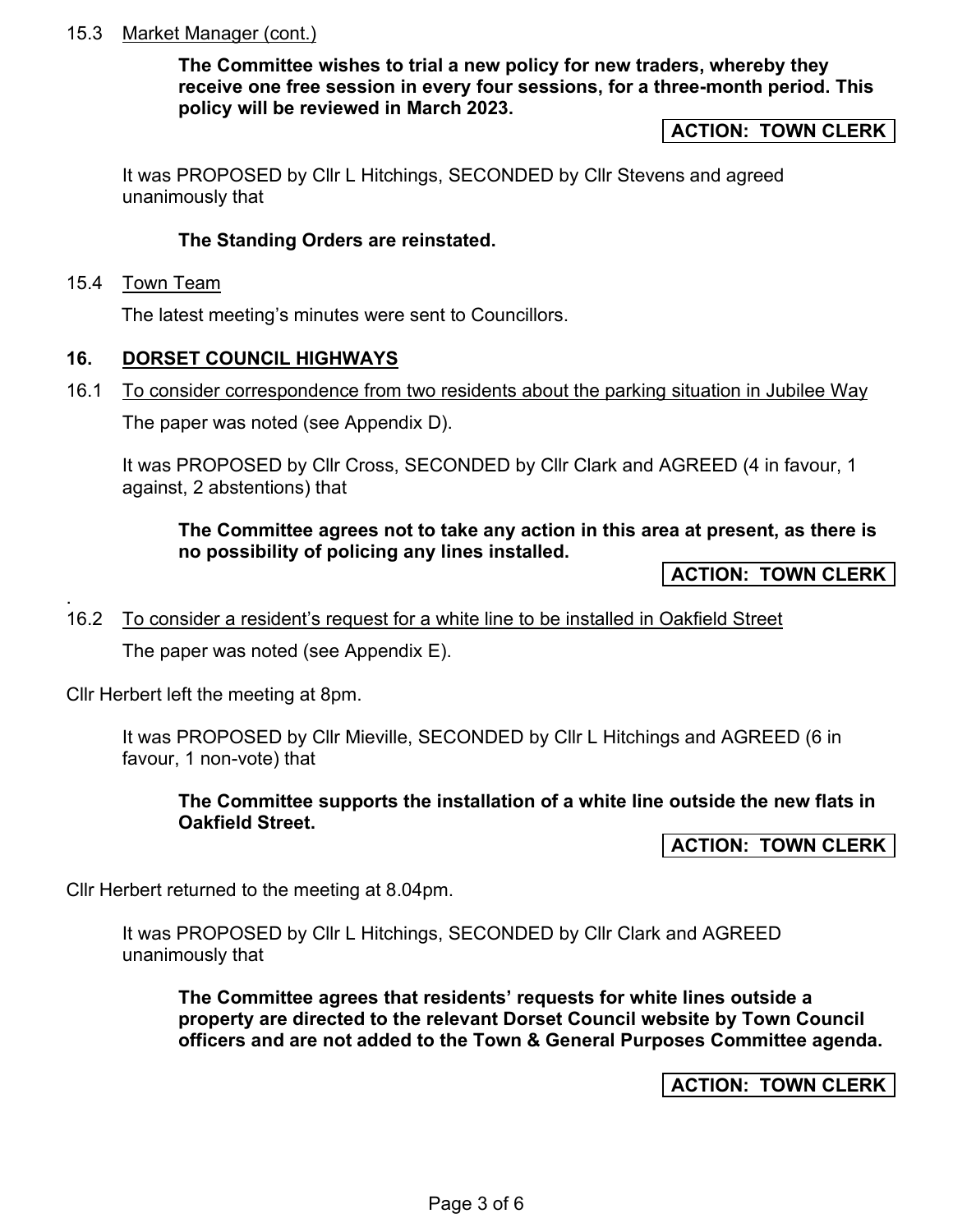# **16. DORSET COUNCIL HIGHWAYS (cont.)**

16.3 To consider traffic slowing measures on the junction of Heddington Drive opposite Fairfield Bungalows (as requested by Cllr Holmes)

It was PROPOSED by Cllr Clark, SECONDED by Cllr Cross and AGREED (5 in favour, 1 against, 1 abstention) that

# **The Committee does not wish to take any further action at this time.**

**ACTION: TOWN CLERK** 

# **17. REVIEW OF TOWN & GENERAL PURPOSES BUDGETS**

- 17.1 Analytical Review of Revenue Budget to 30<sup>th</sup> September 2021 The paper was noted (see Appendix F).
- 17.2 Review of Earmarked Reserves to 30<sup>th</sup> September 2021 The paper was noted (see Appendix G).
- 17.3 Reserve Accounts to 31<sup>st</sup> August 2021

The paper was noted (see Appendix H).

### **18. TO CONSIDER A DONATION OF A MEMORIAL BENCH AND APPROVING OF THE PROPOSED LOCATION**

The paper was noted (see Appendix I).

It was PROPOSED by Cllr L Hitchings, SECONDED by Cllr Mieville and AGREED unanimously that

**The Committee accepts the donation of a memorial bench and the proposed location along Wimborne Road and a letter will be sent by the Town Council to the Freeman and the Dorset Council.**

**ACTION: TOWN CLERK** 

# **19. TO CONSIDER A REQUEST FOR A MEMORIAL BENCH AT BLANDFORD SKATE PARK**

The paper was noted (see Appendix J).

It was PROPOSED by Cllr Holmes, SECONDED by Cllr L Hitchings and AGREED unanimously that

**The Committee approves the request, subject to the Operations Manager having sight of the design prior to the family purchasing the bench.** 

**ACTION: TOWN CLERK** 

### **20. CHRISTMAS**

### 20.1 To consider Christmas Window Competition details and expenditure approval for proposed prize money

The paper was noted (see Appendix K).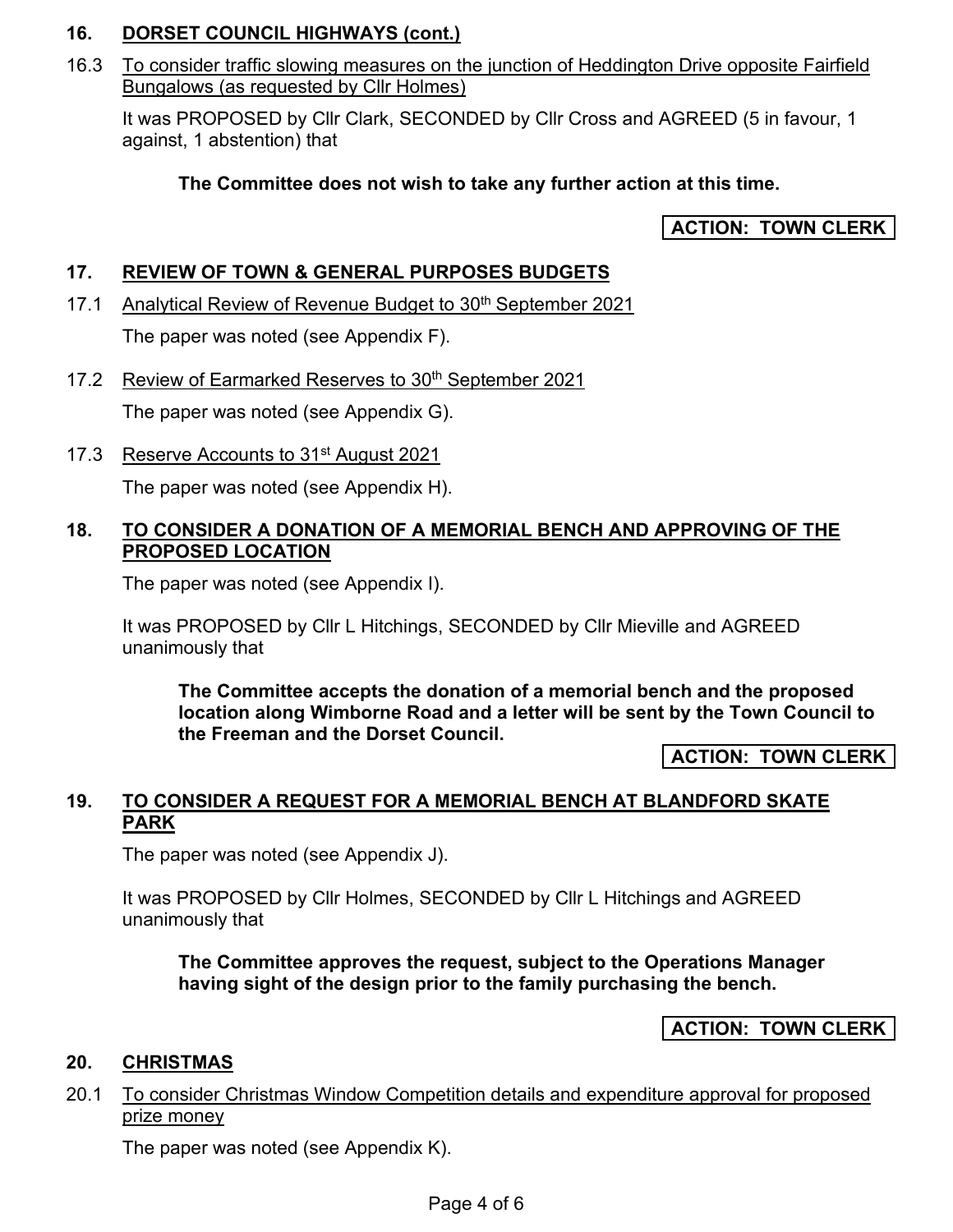20.1 To consider Christmas Window Competition details and expenditure approval for proposed prize money (cont.)

It was PROPOSED by Cllr L Hitchings, SECONDED by Cllr Mieville and AGREED unanimously that

**The Committee agrees expenditure approval of a total of £400 for proposed prize money as follows; 1 st prize - £150.00 2 nd prize - £100.00 3 rd prize - £50.00 Charity/not for profit organisation £50.00 (to the charity) Mayor's Young Person category - £50.00 (to be decided on and presented by the young person) using funds from budget line 1025 Christmas Town Decorations (Expenditure Authority: General Power of Competence, Localism Act 2011, S1-8).** 

**ACTION: TOWN CLERK** 

20.2 To appoint the judges for the Christmas Window Competition 2021

It was PROPOSED by Cllr L Hitchings, SECONDED by Cllr Mieville and AGREED unanimously that

**The Committee appoints the Town Mayor, the Chairman of the Town & General Purposes Committee, the editor of the Forum Focus and the Mayor's Cadet as judges. The prizes will be presented at the Yuletide Festival.** 

**ACTION: TOWN CLERK** 

20.3 To approve a newsletter to all businesses regarding the small Christmas trees

The paper was noted (see Appendix L).

It was PROPOSED by Cllr L Hitchings, SECONDED by Cllr Holmes and AGREED unanimously that

**The Committee approves the small Christmas tree newsletter to be sent to all shops and business in the town centre.**

**ACTION: TOWN CLERK** 

### 20.4 To approve expenditure for installation of the trees and column lights

The paper was noted (see Appendix M).

It was PROPOSED by Cllr L Hitchings, SECONDED by Cllr Stevens and AGREED unanimously that

**The Committee approves expenditure of £7,350.00 + VAT for the installation of the trees and column lights, using funds from the Christmas light budget line 1025 (Expenditure Authority: General Power of Competence, Localism Act 2011, S1-8).**

**ACTION: TOWN CLERK**